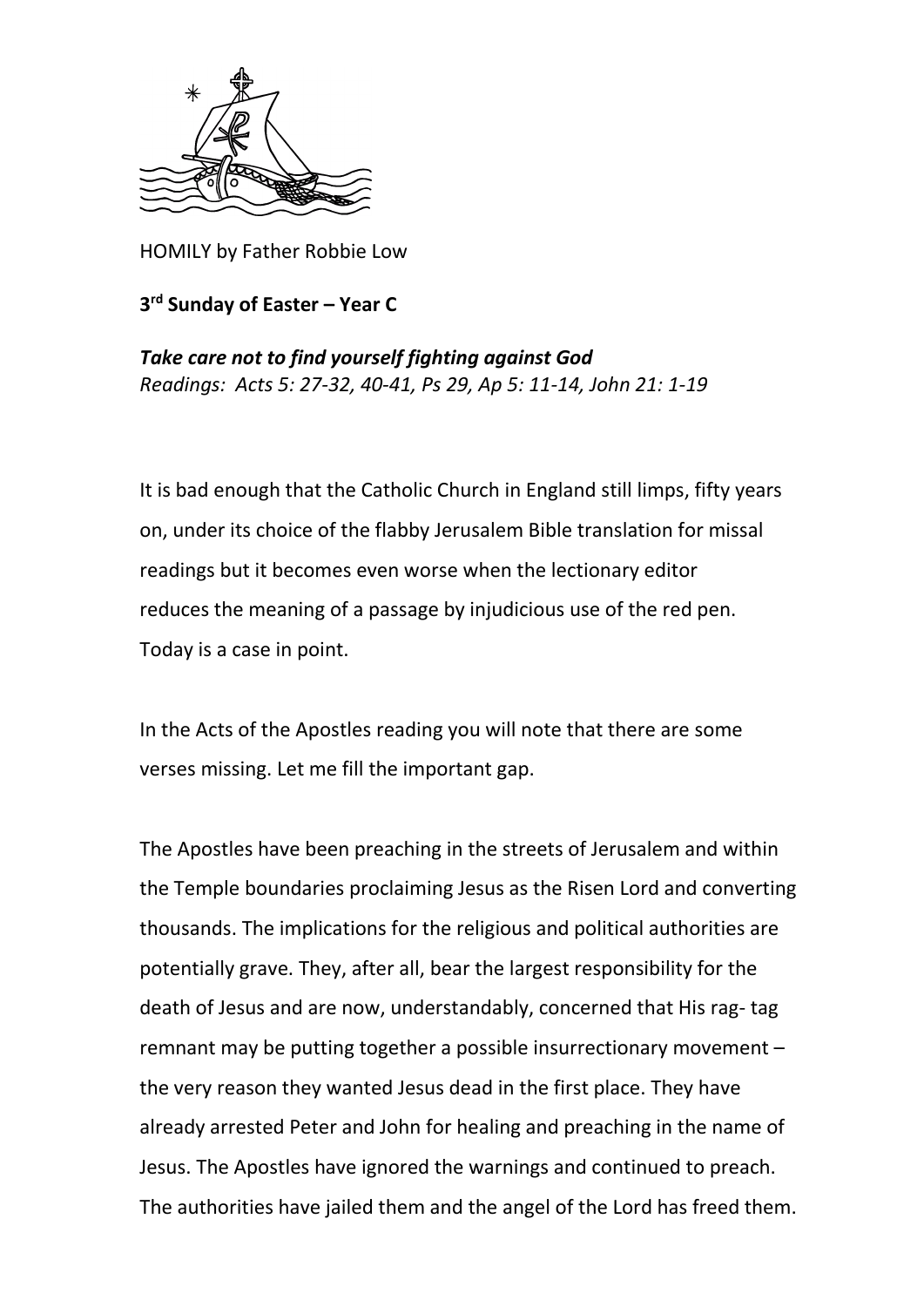Once more the Apostles are arrested and brought before the Court. They are warned again in no uncertain terms of the consequences of their actions.

Peter simply repeats the claims of Jesus and tells the Sanhedrin Court that, if it comes to a choice between being obedient to Man or to God, it's a 'no contest'.

Here comes the edit….. *'They were so infuriated that they wanted to put them to death'*

What happens next is providential. The great Rabbi, Gamaliel, asks for a private session of the Council. He then reminds his brethren that they have a long experience of phoney messiahs and rabble rousers. They have all failed. Gamaliel advises that they let this movement run its course. If it is of God then it will thrive, if not it will vanish like morning mist. And in a little clue to what the great man himself may be thinking, he adds, *'Take care not to find yourself fighting against God'.*

Why does this matter? First because that extraordinary intervention saves the Apostolic body from destruction and guarantees the survival of the Church. Secondly we learn later that the great convert Apostle, Paul, was once a young student of this legendary teacher. The Providence of God is at work in a way the Apostles could not, at the time, have fully understood. They were simply prepared to be faithful whatever the cost.

The second edit is relatively trivial but equally puzzling. We are told that, having been warned again, the Apostles were released and *'were glad to have suffered humiliation for the sake of the name'.*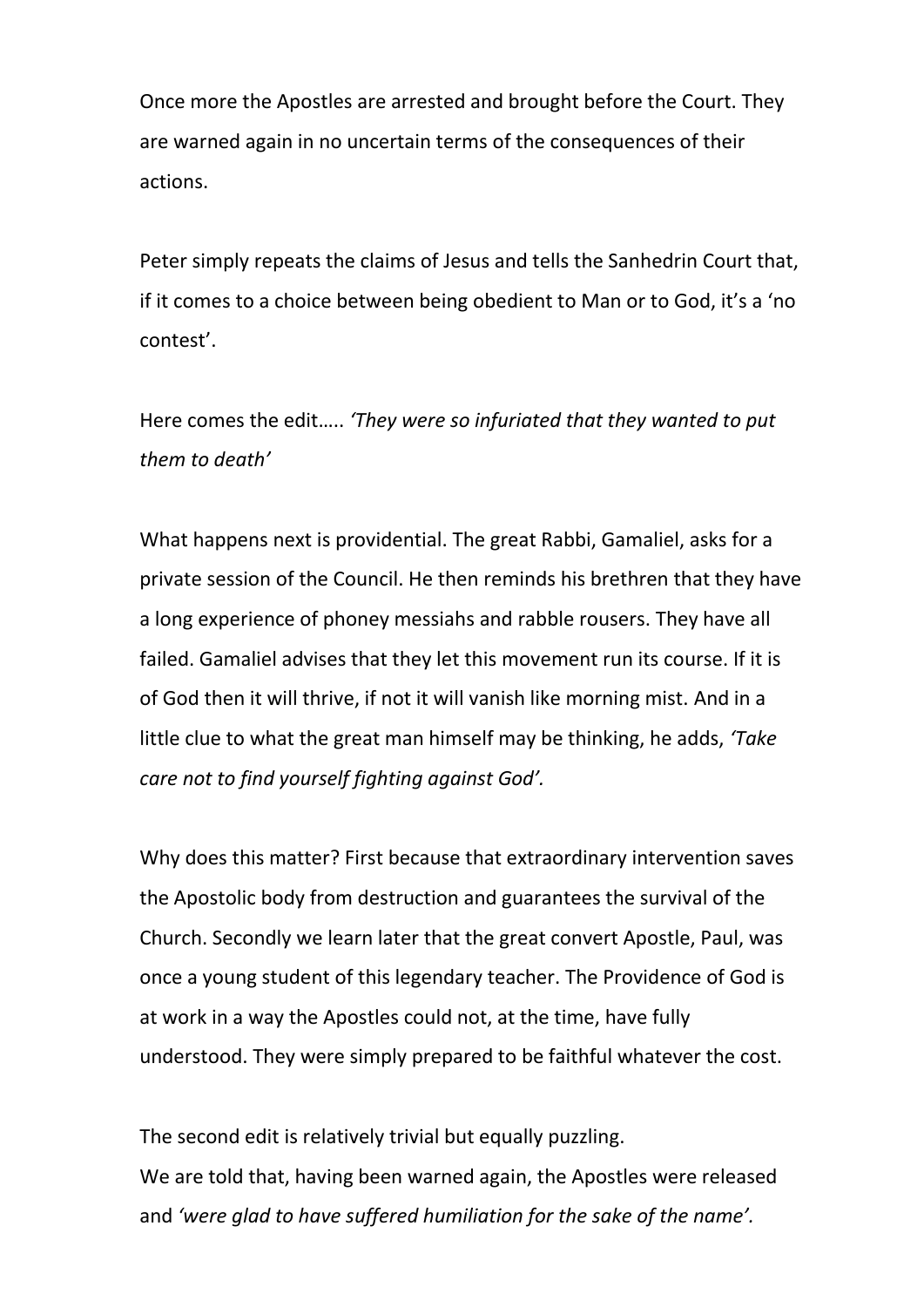You will look in vain in your missal for evidence of the humiliation. That is because the hapless editor has removed a vital Greek word. The full text tells us that the Apostles were warned and released – *having been flogged.*

The Apostles were taken outside and given a good thrashing like common criminals to teach them a lesson. These men who, so recently, had been falling out with one another about who would have the best jobs at the court of King Jesus were now rejoicing that they could suffer like their Risen Lord. They were publicly humiliated, the actual word is 'dishonoured'. Yet they rejoiced to suffer for the Name of Jesus. What a turnaround. They did not care what men thought of them and they did not care what men did to them because they knew the road to Calvary and they knew the truth of the Resurrection. That is the confidence of their Faith and ours and the fuel of the Mission of the Church.

*'Nothing can separate us from the love of God in Jesus Christ Our Lord'* – as that famous pupil of Gamaliel later wrote.

Like the Apostles, when we were immature in faith, we joined for the triumph. We thought little of the humiliation. Like them we have to learn that the Victory Road is often the Via Dolorosa but it continues through the Road to Emmaus and to the four corners of the Earth and to wherever the Bread is broken on the highway to the heavenly Jerusalem.

When we were young we could scarcely conceive of a society in which Christianity was held in contempt. We could not have imagined our children being treated as oddballs by their peers or our own confession being held up to regular contempt by the fashionable atheism of a hostile